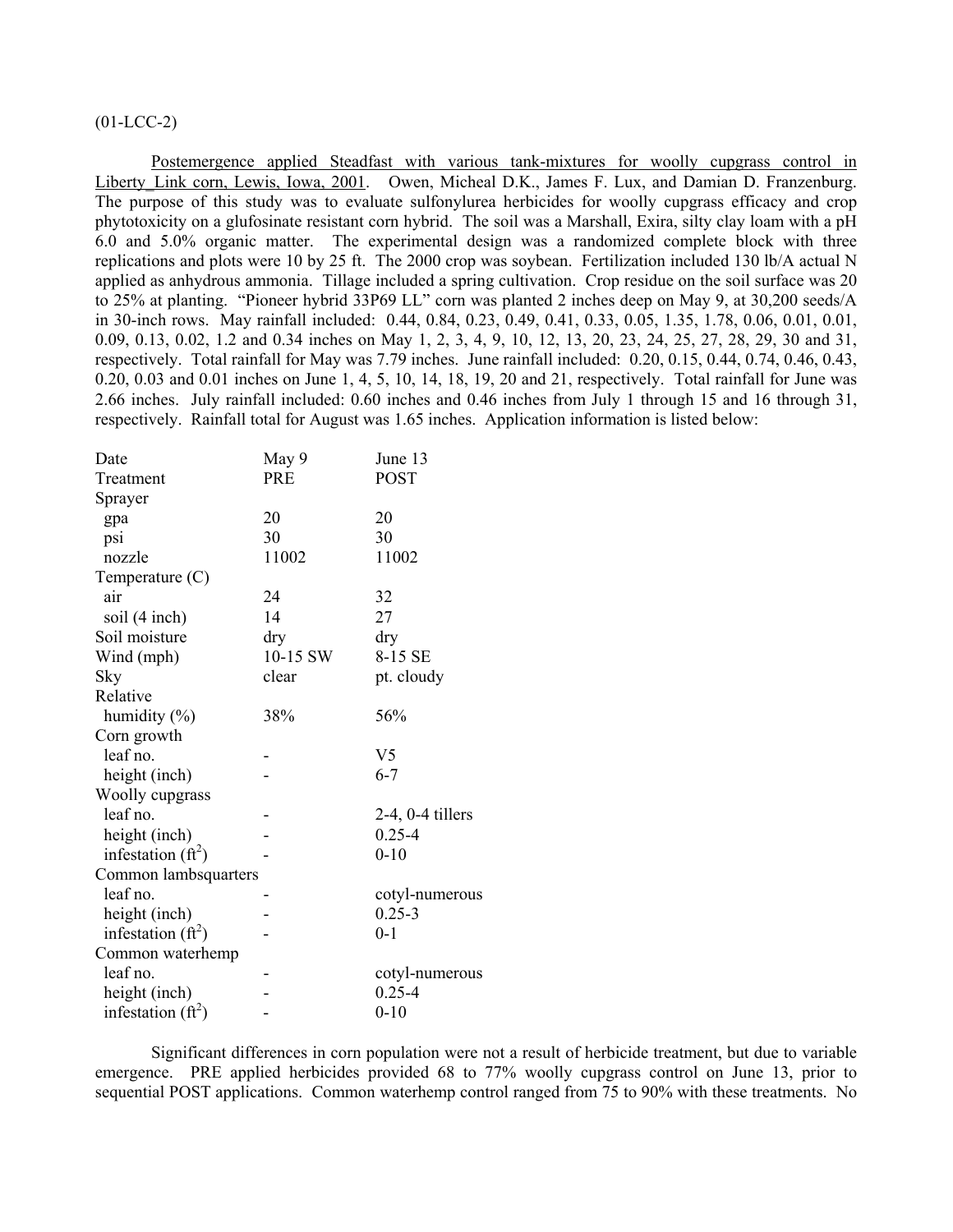corn injury was noted on June 26 or July 12 from POST applications. Steadfast alone and in various POST applied tank-mixture combinations provided 80 to 88% woolly cupgrass control when observed on June 26. Liberty plus Atrazine applied POST achieved 96% control. Eighty-eight to 95% woolly cupgrass control was noted with POST applied Steadfast in combination with Callisto or Marksman following a PRE treatment. Poor to excellent common waterhemp control was noted on June 26. POST applied treatments of Steadfast, DPX-79406 and Accent alone did not control common waterhemp, nor did Steadfast in tank-mixture with Atrazine or Hornet WDG, and DPX-79406 plus Hornet WDG plus Atrazine. Common lambsquarters control when noted on June 26 was good to excellent with nearly all POST applied treatments. DPX-79406 alone and Steadfast plus Hornet WDG did not provide acceptable control of common lambsquarters. On July 12 and August 17, weed control reflected earlier treatment trends, but with diminished control. (Dept. of Agronomy, Iowa State University, Ames)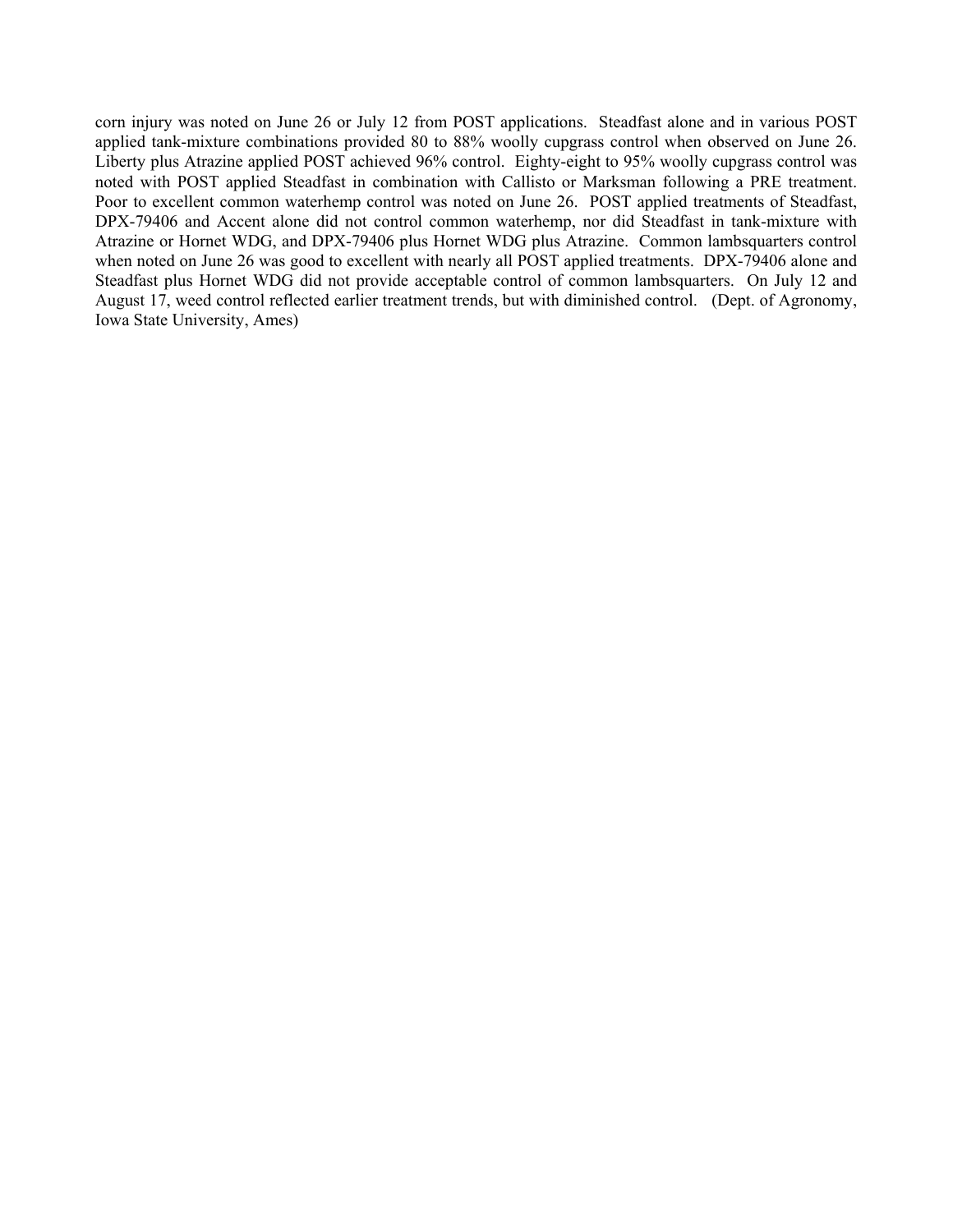### **DATA MEAN**

 **TITLE:** Postemergence applied Steadfast with various tank-mixtures for woolly cupgrass control in Liberty Link corn.

 **CREATED:** 06/05/2001 **REVISED:** 11/30/2001 **COMPLETED:** N

 **PROJECT TYPE:** HERBICIDE

 **LOCATION:** LEWIS, IA **RESEARCHED BY:** IA State University

 **DESIGN:** RANDOMIZED COMPLETE BLOCK DESIGN

| PLOT SIZE: 10.00 FT WIDE X 25.00 FT LONG                                                                     |                                                  | REPS: 03                                               |                                                                          |                |                           |                           |                |
|--------------------------------------------------------------------------------------------------------------|--------------------------------------------------|--------------------------------------------------------|--------------------------------------------------------------------------|----------------|---------------------------|---------------------------|----------------|
| TRT TREATMENT<br>NUM COMPONENT                                                                               | DOSAGE<br>RATE                                   |                                                        | ZEAMD<br>17.5 FT<br>UNIT TM 06/28/01 06/13/01 06/13/01 06/13/01 06/26/01 | ZEAMD<br>PHY % | ERBVI<br>CON <sub>8</sub> | AMATA<br>CON <sub>8</sub> | ZEAMD<br>PHY % |
| 1A UNTREATED CHECK                                                                                           | 0.00<br>NA                                       | $\Omega$                                               | 20                                                                       | $\Omega$       | $\circ$                   | $\circ$                   | $\circ$        |
| 2A»STEADFAST (75WDG)<br>$B\gg 28$ %N<br>C»CROP OIL CONCENTRATE                                               | 0.035<br>2.00<br>1.00                            | LAA 2<br>OMA <sub>2</sub><br>PMV <sub>2</sub>          | 23                                                                       | $\Omega$       | $\circ$                   | $\Omega$                  | $\circ$        |
| 3A»DPX-79406 (75WG)<br><b>B</b> >28%N<br>C»CROP OIL CONCENTRATE                                              | 0.023<br>2.00<br>1.00                            | LAA 2<br>OMA <sub>2</sub><br>$PMV$ 2                   | 24                                                                       | $\Omega$       | $\Omega$                  | $\Omega$                  | $\circ$        |
| 4A ACCENT (75WG)<br><b>B</b> >28%N<br>C»CROP OIL CONCENTRATE                                                 | 0.031<br>2.00<br>1.00                            | LAA 2<br>$QMA$ 2<br>$PMV$ 2                            | 21                                                                       | $\Omega$       | $\Omega$                  | $\Omega$                  | $\circ$        |
| 5A»STEADFAST (75WDG)<br>B CLARITY (4SL)<br>$C\gg28\$ N                                                       | 0.035<br>0.125<br>2.00                           | LAA 2<br>LAA 2<br>QMA 2                                | 23                                                                       | $\circ$        | $\circ$                   | $\Omega$                  | $\circ$        |
| D»CROP OIL CONCENTRATE<br>6A»STEADFAST (75WDG)<br>B MARKSMAN (3.2SC)                                         | 1.00<br>0.035<br>0.40                            | $PMV$ 2<br>LAA 2<br>LAA 2                              | 22                                                                       | $\Omega$       | $\Omega$                  | $\Omega$                  | $\Omega$       |
| $C\gg28\$ N<br>D»CROP OIL CONCENTRATE                                                                        | 2.00<br>1.00                                     | $OMA$ 2<br>PMV <sub>2</sub>                            |                                                                          |                |                           |                           |                |
| 7A»STEADFAST (75WDG)<br>B ATRAZINE 90DF (WG)<br>$C\gg 28$ <sup>8</sup> N<br>D»CROP OIL CONCENTRATE           | 0.035<br>0.45<br>2.00<br>1.00                    | LAA 2<br>LAA 2<br>$QMA$ 2<br>PMV <sub>2</sub>          | 24                                                                       | $\Omega$       | $\Omega$                  | $\Omega$                  | $\circ$        |
| 8A»STEADFAST (75WDG)<br>B»HORNET WDG (68.5WG)<br>$C\gg28$ <sup>8</sup> N<br>D»CROP OIL CONCENTRATE           | 0.035<br>0.0856<br>2.00<br>1.00                  | LAA 2<br>LAA 2<br>$QMA$ 2<br>$PMV$ 2                   | 24                                                                       | $\bigcirc$     | $\Omega$                  | $\Omega$                  | $\Omega$       |
| 9A»STEADFAST (75WDG)<br>B»DISTINCT (70WG)<br>$C\gg28\$ N<br>D»CROP OIL CONCENTRATE                           | 0.035<br>0.088<br>2.00<br>1.00                   | LAA 2<br>LAA 2<br>OMA <sub>2</sub><br>$PMV$ 2          | 24                                                                       | $\Omega$       | $\Omega$                  | $\Omega$                  | $\Omega$       |
| 10A»STEADFAST (75WDG)<br>B»CALLISTO (4SC)<br>$C\gg28\$ N<br>D»CROP OIL CONCENTRATE                           | 0.035<br>0.063<br>2.00<br>1.00                   | LAA 2<br>LAA 2<br>QMA 2<br>PMV <sub>2</sub>            | 22                                                                       | $\circ$        | $\circ$                   | $\circ$                   | $\circ$        |
| 11A»STEADFAST (75WDG)<br>B»CALLISTO (4SC)<br>C ATRAZINE 90DF (WG)<br>$D \gg 28$ %N<br>E»CROP OIL CONCENTRATE | 0.035<br>0.063<br>0.225<br>LAA 2<br>2.00<br>1.00 | LAA 2<br>LAA 2<br>QMA <sub>2</sub><br>PMV <sub>2</sub> | 23                                                                       | $\circ$        | $\circ$                   | $\circ$                   | $\circ$        |
| 12A»STEADFAST (75WDG)<br>B»DISTINCT (70WG)<br>$C\gg28\$ N<br>D»NIS                                           | 0.035<br>0.088<br>2.00<br>0.25                   | LAA 2<br>LAA 2<br>QMA 2<br>$PMV$ 2                     | 22                                                                       | $\circ$        | $\circ$                   | $\circ$                   | $\circ$        |
| 13A»STEADFAST (75WDG)<br>B CLARITY (4SL)<br>$C\gg 28$ <sup>8</sup> N<br>D»NIS                                | 0.035<br>0.125<br>2.00<br>0.25                   | LAA 2<br>LAA 2<br>QMA 2<br>PMV <sub>2</sub>            | 22                                                                       | $\circ$        | $\circ$                   | $\circ$                   | $\circ$        |
| 14A»STEADFAST (75WDG)<br>B CLARITY (4SL)<br>$C\gg 28$ %N<br>D»NIS                                            | 0.035<br>0.25<br>2.00<br>0.25                    | LAA 2<br>LAA 2<br>QMA 2<br>PMV <sub>2</sub>            | 24                                                                       | $\circ$        | $\circ$                   | $\circ$                   | $\circ$        |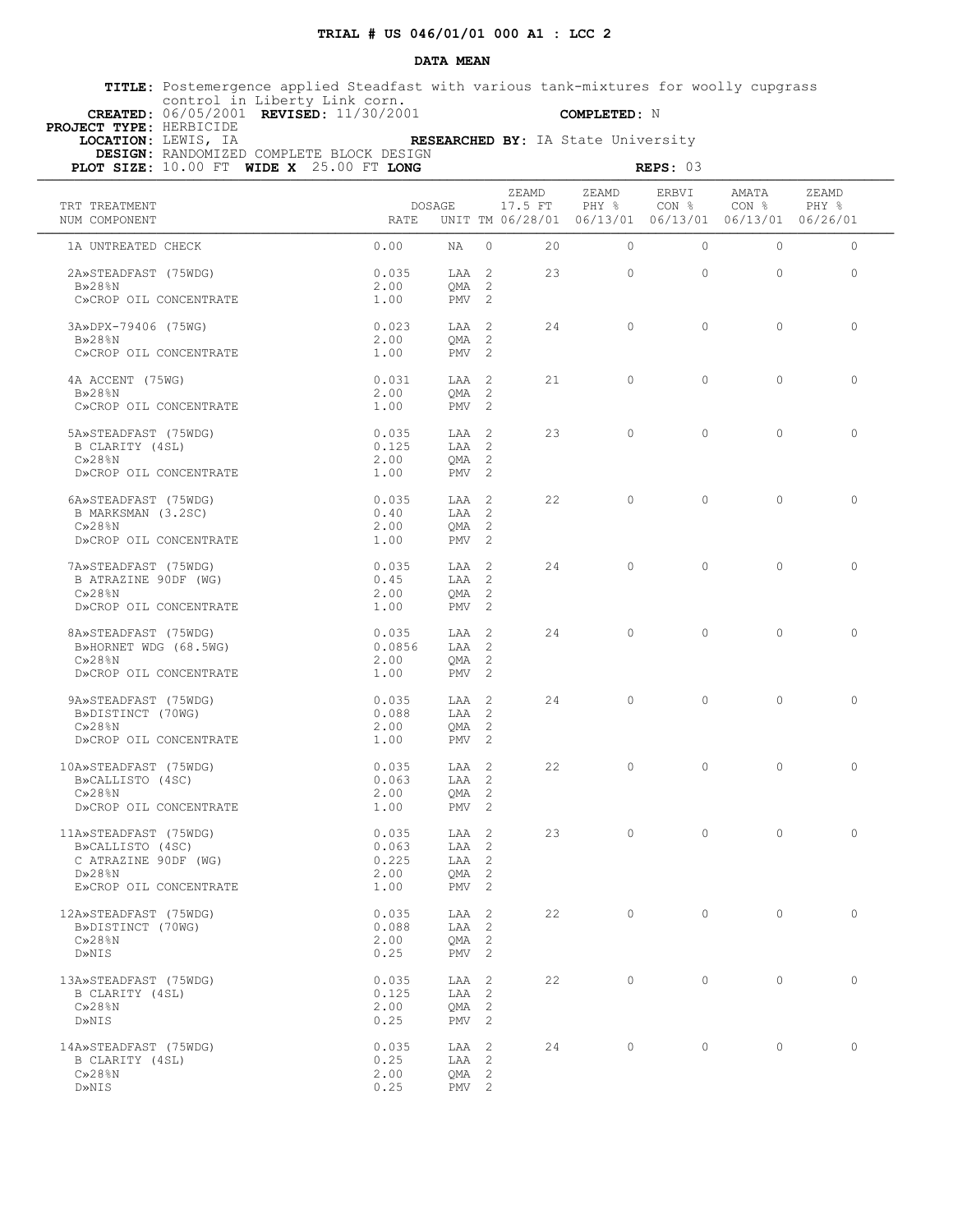# **TRIAL # US 046/01/01 000 A1 : LCC 2**

### **DATA MEAN**

 **TITLE:** Postemergence applied Steadfast with various tank-mixtures for woolly cupgrass control in Liberty Link corn. ¶¶¶¶¶¶¶¶¶¶¶¶¶¶¶¶¶¶¶¶¶¶¶¶¶¶¶¶¶¶¶¶¶¶¶¶¶¶¶¶¶¶¶¶¶¶¶¶¶¶¶¶¶¶¶¶¶¶¶¶¶¶¶¶¶¶¶¶¶¶¶¶¶¶¶¶¶¶¶¶¶¶¶¶¶¶¶¶¶¶¶¶¶¶¶¶¶¶¶¶¶¶¶¶¶¶¶¶¶¶¶¶¶¶¶

| TRT TREATMENT<br>NUM COMPONENT                                                                                     | RATE                                   | DOSAGE                                                            | ZEAMD<br>17.5 FT | ZEAMD<br>PHY %<br>UNIT TM 06/28/01 06/13/01 06/13/01 06/13/01 06/26/01 | ERBVI<br>CON % | AMATA<br>CON % | ZEAMD<br>PHY % |
|--------------------------------------------------------------------------------------------------------------------|----------------------------------------|-------------------------------------------------------------------|------------------|------------------------------------------------------------------------|----------------|----------------|----------------|
| 15A ACCENT (75WG)<br>B»DISTINCT (70WG)<br>$C\gg28\$ <sub>8</sub> N<br>D»NIS                                        | 0.031<br>0.175<br>2.00<br>0.25         | LAA <sub>2</sub><br>LAA 2<br>$QMA$ 2<br>$PMV$ 2                   | 2.3              | $\bigcap$                                                              | $\Omega$       | $\Omega$       | $\Omega$       |
| 16A»LIBERTY (1.67SL)<br>B ATRAZINE 90DF (WG)<br>C»AMMONIUM SULFATE                                                 | 0.313<br>1.00<br>3.00                  | LAA 2<br>$TAA$ 2<br>$T \cdot MA$ 2                                | 2.3              | $\Omega$                                                               | $\Omega$       | $\Omega$       | $\Omega$       |
| 17A»DPX-79406 (75WG)<br>B»HORNET WDG (68.5WG)<br>C ATRAZINE 90DF (WG)<br>$D\gg 28$ %N<br>E»CROP OIL CONCENTRATE    | 0.023<br>0.128<br>0.45<br>2.00<br>1.00 | LAA 2<br>LAA 2<br>LAA 2<br>$OMA$ 2<br>$PMV$ 2                     | 2.3              | $\bigcap$                                                              | $\Omega$       | $\Omega$       | $\Omega$       |
| 18A»LEADOFF (5SL)<br>B»STEADFAST (75WDG)<br>C»CALLISTO (4SC)<br>$D \gg 28$ %N<br>E»CROP OIL CONCENTRATE            | 0.94<br>0.035<br>0.063<br>2.00<br>1.00 | LAA 1<br>$TAA$ 2<br>LAA 2<br>OMA <sub>2</sub><br>PMV <sub>2</sub> | 23               | $\Omega$                                                               | 77             | 85             | $\Omega$       |
| 19A»LEADOFF (5SL)<br>B»STEADFAST (75WDG)<br>C MARKSMAN (3.2SC)<br>$D \gg 28$ %N<br>E»CROP OIL CONCENTRATE          | 0.94<br>0.035<br>0.40<br>2.00<br>1.00  | T.AA 1<br>LAA 2<br>LAA 2<br>OMA <sub>2</sub><br>$PMV$ 2           | 22               | $\Omega$                                                               | 75             | 87             | $\Omega$       |
| 20A»DUAL II MAGNUM (7.64EC)<br>B»STEADFAST (75WDG)<br>C MARKSMAN (3.2SC)<br>$D\gg 28$ %N<br>E»CROP OIL CONCENTRATE | 0.64<br>0.035<br>0.40<br>2.00<br>1.00  | T.AA 1<br>$T.AA$ 2<br>LAA 2<br>OMA <sub>2</sub><br>$PMV = 2$      | 24               | $\bigcap$                                                              | 70             | 75             | $\Omega$       |
| 21A HARNESS (7EC)<br>B»STEADFAST (75WDG)<br>C MARKSMAN (3.2SC)<br>$D \gg 28$ %N<br>E»CROP OIL CONCENTRATE          | 0.875<br>0.035<br>0.40<br>2.00<br>1.00 | T.AA 1<br>LAA 2<br>LAA 2<br>OMA <sub>2</sub><br>PMV <sub>2</sub>  | 26               | $\bigcap$                                                              | 77             | 90             | $\cap$         |
| 22A»DUAL II MAGNUM (7.64EC)<br>B»HORNET WDG (68.5WG)<br>$C\gg28\$ <sub>8</sub> N<br>D»CROP OIL CONCENTRATE         | 0.64<br>0.128<br>2.00<br>1.00          | LAA 1<br>LAA <sub>2</sub><br>QMA <sub>2</sub><br>PMV <sub>2</sub> | 20               | $\Omega$                                                               | 68             | 83             | $\bigcirc$     |
|                                                                                                                    |                                        | LSD (0.05)                                                        | 4.56             | 0.00                                                                   | 10.50          | 7.78           | 0.00           |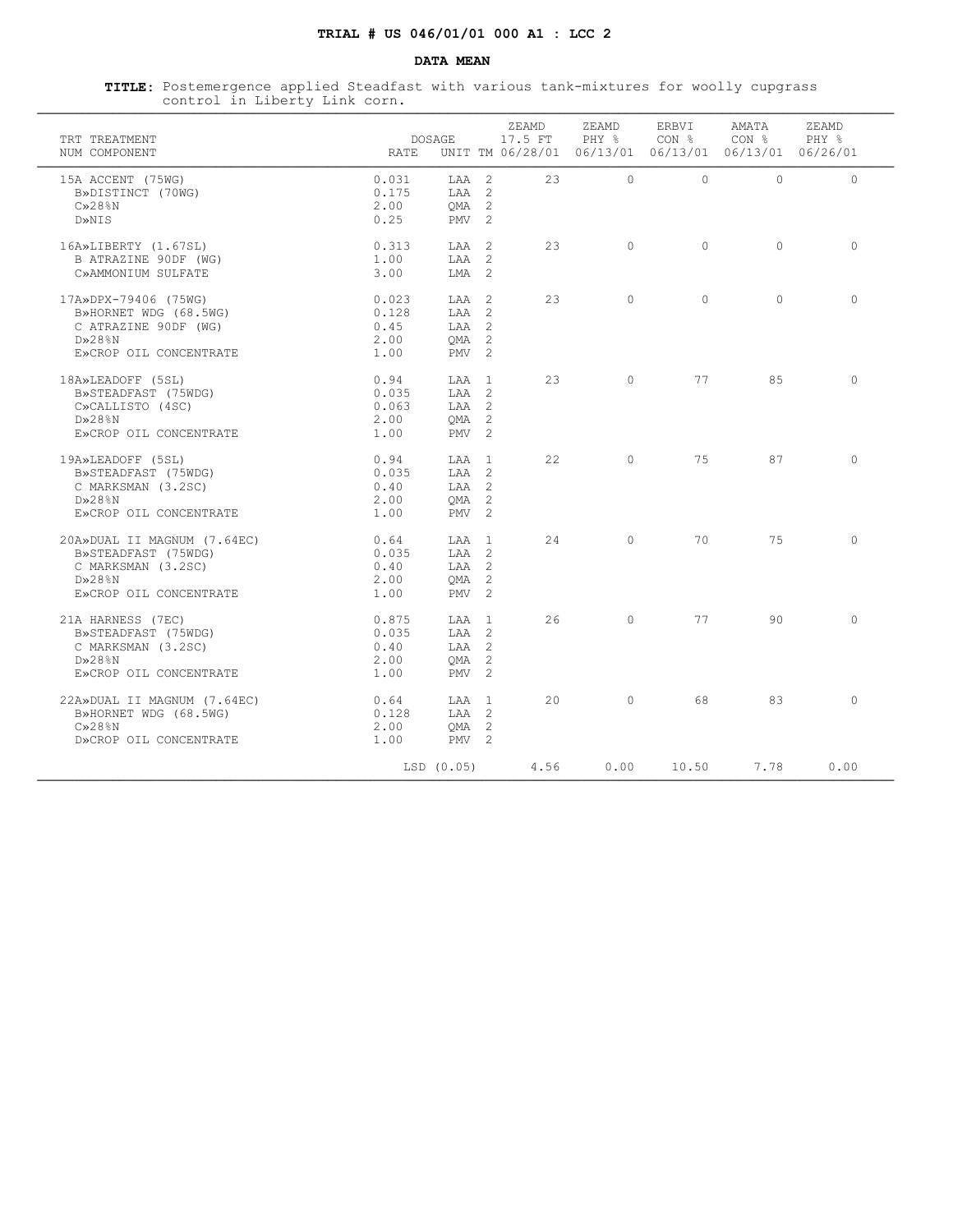### **DATA MEAN**

 **TITLE:** Postemergence applied Steadfast with various tank-mixtures for woolly cupgrass control in Liberty Link corn.

 **CREATED:** 06/05/2001 **REVISED:** 11/30/2001 **COMPLETED:** N

 **PROJECT TYPE:** HERBICIDE

 **DESIGN:** RANDOMIZED COMPLETE BLOCK DESIGN

 **LOCATION:** LEWIS, IA **RESEARCHED BY:** IA State University

| PLOT SIZE: 10.00 FT WIDE X 25.00 FT LONG                                                                                     |                                         |                                                                 |                |                           | REPS: 03                                                                          |                |                |
|------------------------------------------------------------------------------------------------------------------------------|-----------------------------------------|-----------------------------------------------------------------|----------------|---------------------------|-----------------------------------------------------------------------------------|----------------|----------------|
| TRT TREATMENT<br>NUM COMPONENT                                                                                               | DOSAGE<br>RATE                          |                                                                 | ERBVI<br>CON % | AMATA<br>CON <sub>8</sub> | CHEAL<br>CON <sub>8</sub><br>UNIT TM 06/26/01 06/26/01 06/26/01 07/12/01 07/12/01 | ZEAMD<br>PHY % | ERBVI<br>CON % |
| 1A UNTREATED CHECK                                                                                                           | 0.00                                    | $\Omega$<br>NA                                                  | $\Omega$       | $\Omega$                  | $\circ$                                                                           | $\Omega$       | $\circ$        |
| 2A»STEADFAST (75WDG)<br>$B\gg 28$ %N<br>C»CROP OIL CONCENTRATE                                                               | 0.035<br>2.00<br>1.00                   | LAA 2<br>$QMA$ 2<br>PMV <sub>2</sub>                            | 85             | 67                        | 85                                                                                | $\Omega$       | 73             |
| 3A»DPX-79406 (75WG)<br>B»28%N<br>C»CROP OIL CONCENTRATE                                                                      | 0.023<br>2.00<br>1.00                   | LAA 2<br>OMA <sub>2</sub><br>$PMV$ 2                            | 80             | 70                        | 62                                                                                | $\circ$        | 67             |
| 4A ACCENT (75WG)<br>B»28%N<br>C»CROP OIL CONCENTRATE                                                                         | 0.031<br>2.00<br>1.00                   | LAA 2<br>QMA 2<br>PMV <sub>2</sub>                              | 87             | 67                        | 88                                                                                | $\circ$        | 68             |
| 5A»STEADFAST (75WDG)<br>B CLARITY (4SL)<br>$C\gg28\$ N<br>D»CROP OIL CONCENTRATE                                             | 0.035<br>0.125<br>2.00<br>1.00          | LAA 2<br>LAA 2<br>$QMA$ 2<br>PMV <sub>2</sub>                   | 87             | 85                        | 95                                                                                | $\circ$        | 65             |
| 6A»STEADFAST (75WDG)<br>B MARKSMAN (3.2SC)<br>$C\gg28\$ N                                                                    | 0.035<br>0.40<br>2.00                   | LAA 2<br>LAA 2<br>OMA <sub>2</sub>                              | 87             | 83                        | 99                                                                                | $\Omega$       | 77             |
| D»CROP OIL CONCENTRATE<br>7A»STEADFAST (75WDG)<br>B ATRAZINE 90DF (WG)<br>$C\gg 28$ <sup>8</sup> N<br>D»CROP OIL CONCENTRATE | 1.00<br>0.035<br>0.45<br>2.00           | $PMV$ 2<br>LAA 2<br>LAA 2<br>QMA <sub>2</sub><br>$PMV$ 2        | 83             | 62                        | 87                                                                                | $\Omega$       | 70             |
| 8A»STEADFAST (75WDG)<br>B»HORNET WDG (68.5WG)<br>$C\gg28$ <sup>8</sup> N<br>D»CROP OIL CONCENTRATE                           | 1.00<br>0.035<br>0.0856<br>2.00<br>1.00 | LAA 2<br>LAA 2<br>QMA <sub>2</sub><br>PMV <sub>2</sub>          | 85             | 63                        | 75                                                                                | $\Omega$       | 72             |
| 9A»STEADFAST (75WDG)<br>B»DISTINCT (70WG)<br>$C\gg28\$ N<br>D»CROP OIL CONCENTRATE                                           | 0.035<br>0.088<br>2.00<br>1.00          | LAA 2<br>LAA 2<br>OMA <sub>2</sub><br>PMV <sub>2</sub>          | 87             | 93                        | 95                                                                                | $\Omega$       | 72             |
| 10A»STEADFAST (75WDG)<br>B»CALLISTO (4SC)<br>$C\gg28\%N$<br>D»CROP OIL CONCENTRATE                                           | 0.035<br>0.063<br>2.00<br>1.00          | LAA 2<br>LAA 2<br>QMA 2<br>PMV <sub>2</sub>                     | 80             | 90                        | 99                                                                                | $\circ$        | 50             |
| 11A»STEADFAST (75WDG)<br>B»CALLISTO (4SC)<br>C ATRAZINE 90DF (WG)<br>$D \gg 28$ %N<br>E»CROP OIL CONCENTRATE                 | 0.035<br>0.063<br>0.225<br>2.00<br>1.00 | LAA 2<br>LAA 2<br>LAA 2<br>QMA <sub>2</sub><br>PMV <sub>2</sub> | 87             | 98                        | 99                                                                                | $\circ$        | 77             |
| 12A»STEADFAST (75WDG)<br>B»DISTINCT (70WG)<br>$C\gg 28$ <sup>8</sup> N<br>D»NIS                                              | 0.035<br>0.088<br>2.00<br>0.25          | LAA 2<br>LAA 2<br>QMA 2<br>$PMV$ 2                              | 82             | 90                        | 92                                                                                | $\circ$        | 63             |
| 13A»STEADFAST (75WDG)<br>B CLARITY (4SL)<br>$C\gg 28$ <sup>8</sup> N<br>D»NIS                                                | 0.035<br>0.125<br>2.00<br>0.25          | LAA 2<br>LAA 2<br>OMA <sub>2</sub><br>PMV <sub>2</sub>          | 88             | 83                        | 88                                                                                | $\circ$        | 70             |
| 14A»STEADFAST (75WDG)<br>B CLARITY (4SL)<br>$C\gg 28$ %N<br>D»NIS                                                            | 0.035<br>0.25<br>2.00<br>0.25           | LAA 2<br>LAA 2<br>QMA 2<br>PMV <sub>2</sub>                     | 87             | 87                        | 91                                                                                | $\circ$        | 70             |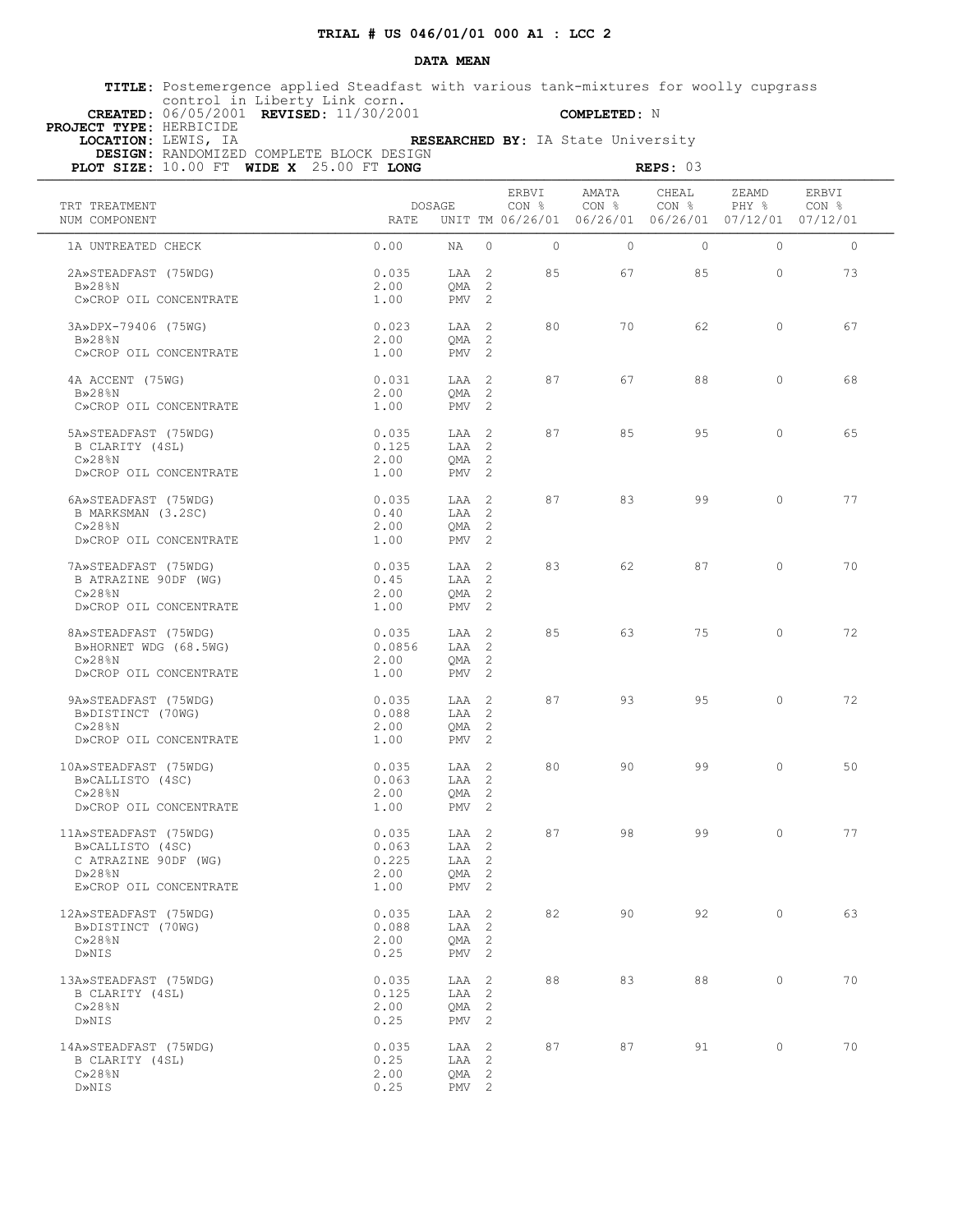# **TRIAL # US 046/01/01 000 A1 : LCC 2**

### **DATA MEAN**

 **TITLE:** Postemergence applied Steadfast with various tank-mixtures for woolly cupgrass control in Liberty Link corn. ¶¶¶¶¶¶¶¶¶¶¶¶¶¶¶¶¶¶¶¶¶¶¶¶¶¶¶¶¶¶¶¶¶¶¶¶¶¶¶¶¶¶¶¶¶¶¶¶¶¶¶¶¶¶¶¶¶¶¶¶¶¶¶¶¶¶¶¶¶¶¶¶¶¶¶¶¶¶¶¶¶¶¶¶¶¶¶¶¶¶¶¶¶¶¶¶¶¶¶¶¶¶¶¶¶¶¶¶¶¶¶¶¶¶¶

| TRT TREATMENT<br>NUM COMPONENT                                                                                           | <b>RATE</b>                            | DOSAGE                                                                            | ERBVI<br>CON % | AMATA<br>CON %<br>UNIT TM 06/26/01 06/26/01 06/26/01 07/12/01 07/12/01 | CHEAL<br>CON % | ZEAMD<br>PHY % | <b>ERBVT</b><br>CON % |
|--------------------------------------------------------------------------------------------------------------------------|----------------------------------------|-----------------------------------------------------------------------------------|----------------|------------------------------------------------------------------------|----------------|----------------|-----------------------|
| 15A ACCENT (75WG)<br>B»DISTINCT (70WG)<br>$C\gg28$ <sup>8</sup> N<br>D»NIS                                               | 0.031<br>0.175<br>2.00<br>0.25         | $TAA$ 2<br>LAA 2<br>QMA <sub>2</sub><br>PMV <sub>2</sub>                          | 82             | 92                                                                     | 96             | $\Omega$       | 70                    |
| 16A»LIBERTY (1.67SL)<br>B ATRAZINE 90DF (WG)<br>C»AMMONIUM SULFATE                                                       | 0.313<br>1.00<br>3.00                  | LAA 2<br>LAA 2<br>LMA 2                                                           | 96             | 87                                                                     | 99             | $\Omega$       | 93                    |
| 17A»DPX-79406 (75WG)<br>B»HORNET WDG (68.5WG)<br>C ATRAZINE 90DF (WG)<br>$D\gg 28$ %N<br>E»CROP OIL CONCENTRATE          | 0.023<br>0.128<br>0.45<br>2.00<br>1.00 | LAA 2<br>$TAA$ 2<br>LAA 2<br>OMA <sub>2</sub><br>PMV <sub>2</sub>                 | 75             | 58                                                                     | 82             | $\Omega$       | 58                    |
| 18A»LEADOFF (5SL)<br>B»STEADFAST (75WDG)<br>C»CALLISTO (4SC)<br>$D \gg 28$ %N<br>E»CROP OIL CONCENTRATE                  | 0.94<br>0.035<br>0.063<br>2.00<br>1.00 | T.AA 1<br>$TAA$ 2<br>LAA 2<br>OMA <sub>2</sub><br>PMV <sub>2</sub>                | 90             | 99                                                                     | 99             | $\Omega$       | 77                    |
| 19A»LEADOFF (5SL)<br>B»STEADFAST (75WDG)<br>C MARKSMAN (3.2SC)<br>$D\gg 28$ %N<br>E»CROP OIL CONCENTRATE                 | 0.94<br>0.035<br>0.40<br>2.00<br>1.00  | LAA 1<br>LAA 2<br>LAA 2<br>OMA <sub>2</sub><br>PMV <sub>2</sub>                   | 93             | 96                                                                     | 99             | $\Omega$       | 83                    |
| 20A»DUAL II MAGNUM (7.64EC)<br>B»STEADFAST (75WDG)<br>C MARKSMAN (3.2SC)<br>$D \times 28$ $8N$<br>E»CROP OIL CONCENTRATE | 0.64<br>0.035<br>0.40<br>2.00<br>1.00  | $T.A.A$ 1<br>LAA <sub>2</sub><br>$T.AA$ 2<br>QMA <sub>2</sub><br>PMV <sub>2</sub> | 88             | 95                                                                     | 98             | $\Omega$       | 77                    |
| 21A HARNESS (7EC)<br>B»STEADFAST (75WDG)<br>C MARKSMAN (3.2SC)<br>$D\gg 28$ %N<br>E»CROP OIL CONCENTRATE                 | 0.875<br>0.035<br>0.40<br>2.00<br>1.00 | LAA 1<br>LAA 2<br>LAA 2<br>QMA <sub>2</sub><br>PMV <sub>2</sub>                   | 9.5            | 99                                                                     | 99             | $\Omega$       | 85                    |
| 22A»DUAL II MAGNUM (7.64EC)<br>B»HORNET WDG (68.5WG)<br>$C\gg28$ <sup>8</sup> N<br>D»CROP OIL CONCENTRATE                | 0.64<br>0.128<br>2.00<br>1.00          | LAA 1<br>LAA 2<br>$QMA$ 2<br>PMV <sub>2</sub>                                     | 68             | 93                                                                     | 87             | $\Omega$       | 58                    |
|                                                                                                                          |                                        | LSD (0.05)                                                                        | 10.53          | 15.60                                                                  | 12.70          | 0.00           | 20.06                 |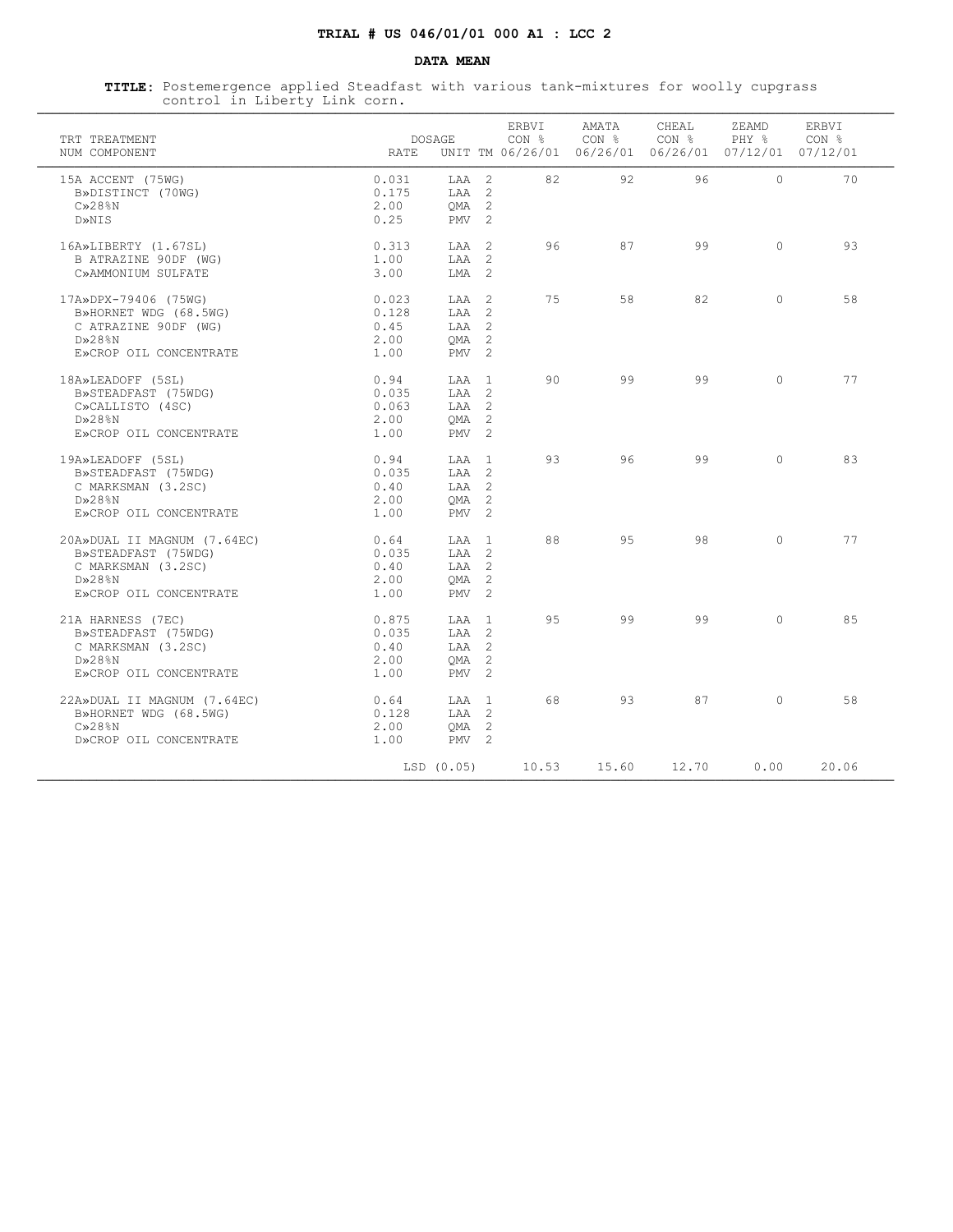### **DATA MEAN**

 **TITLE:** Postemergence applied Steadfast with various tank-mixtures for woolly cupgrass control in Liberty Link corn.

 **CREATED:** 06/05/2001 **REVISED:** 11/30/2001 **COMPLETED:** N

 **PROJECT TYPE:** HERBICIDE

 **LOCATION:** LEWIS, IA **RESEARCHED BY:** IA State University  **DESIGN:** RANDOMIZED COMPLETE BLOCK DESIGN

| PLOT SIZE: 10.00 FT WIDE X 25.00 FT LONG                                                                     |                                         |                                                                 |                 |                                                                        | REPS: 03                  |                           |                |
|--------------------------------------------------------------------------------------------------------------|-----------------------------------------|-----------------------------------------------------------------|-----------------|------------------------------------------------------------------------|---------------------------|---------------------------|----------------|
| TRT TREATMENT<br>NUM COMPONENT                                                                               | DOSAGE<br>RATE                          |                                                                 | AMATA<br>CON %  | CHEAL<br>CON %<br>UNIT TM 07/12/01 07/12/01 08/17/01 08/17/01 08/17/01 | ERBVI<br>CON <sub>8</sub> | AMATA<br>CON <sub>8</sub> | CHEAL<br>CON % |
| 1A UNTREATED CHECK                                                                                           | 0.00<br>NA                              | $\Omega$                                                        | $\Omega$        | $\Omega$                                                               | $\Omega$                  | $\Omega$                  | $\circ$        |
| 2A»STEADFAST (75WDG)<br>$B\gg 28$ %N<br>C»CROP OIL CONCENTRATE                                               | 0.035<br>2.00<br>1.00                   | LAA 2<br>$QMA$ 2<br>PMV <sub>2</sub>                            | 47              | 88                                                                     | 72                        | 45                        | 88             |
| 3A»DPX-79406 (75WG)<br><b>B</b> >28%N<br>C»CROP OIL CONCENTRATE                                              | 0.023<br>2.00<br>1.00                   | LAA 2<br>OMA <sub>2</sub><br>$PMV$ 2                            | 45              | 53                                                                     | 63                        | 40                        | 52             |
| 4A ACCENT (75WG)<br>B»28%N                                                                                   | 0.031<br>2.00                           | LAA 2<br>QMA 2                                                  | 55              | 90                                                                     | 70                        | 47                        | 91             |
| C»CROP OIL CONCENTRATE<br>5A»STEADFAST (75WDG)<br>B CLARITY (4SL)                                            | 1.00<br>0.035<br>0.125                  | PMV <sub>2</sub><br>LAA 2<br>LAA 2                              | 78              | 99                                                                     | 60                        | 77                        | 99             |
| $C\gg28\$ N<br>D»CROP OIL CONCENTRATE                                                                        | 2.00<br>1.00                            | $QMA$ 2<br>PMV <sub>2</sub>                                     |                 |                                                                        |                           |                           |                |
| 6A»STEADFAST (75WDG)<br>B MARKSMAN (3.2SC)<br>$C\gg28\$ <sub>SN</sub><br>D»CROP OIL CONCENTRATE              | 0.035<br>0.40<br>2.00<br>1.00           | LAA 2<br>LAA 2<br>OMA <sub>2</sub><br>$PMV$ 2                   | 83              | 99                                                                     | 73                        | 80                        | 99             |
| 7A»STEADFAST (75WDG)<br>B ATRAZINE 90DF (WG)<br>$C\gg 28$ <sup>8</sup> N<br>D»CROP OIL CONCENTRATE           | 0.035<br>0.45<br>2.00<br>1.00           | LAA 2<br>LAA 2<br>QMA <sub>2</sub><br>$PMV$ 2                   | 45              | 90                                                                     | 65                        | 42                        | 90             |
| 8A»STEADFAST (75WDG)<br>B»HORNET WDG (68.5WG)<br>$C\gg28$ <sup>8</sup> N<br>D»CROP OIL CONCENTRATE           | 0.035<br>0.0856<br>2.00<br>1.00         | LAA 2<br>LAA 2<br>QMA <sub>2</sub><br>PMV <sub>2</sub>          | 50 <sup>°</sup> | 80                                                                     | 72                        | 43                        | 78             |
| 9A»STEADFAST (75WDG)<br>B»DISTINCT (70WG)<br>$C\gg28\$ N<br>D»CROP OIL CONCENTRATE                           | 0.035<br>0.088<br>2.00<br>1.00          | LAA 2<br>LAA 2<br>OMA <sub>2</sub><br>PMV 2                     | 93              | 99                                                                     | 67                        | 95                        | 99             |
| 10A»STEADFAST (75WDG)<br>B»CALLISTO (4SC)<br>$C\gg28\$ <sub>N</sub><br>D»CROP OIL CONCENTRATE                | 0.035<br>0.063<br>2.00<br>1.00          | LAA 2<br>LAA 2<br>QMA 2<br>PMV <sub>2</sub>                     | 90              | 99                                                                     | 45                        | 90                        | 99             |
| 11A»STEADFAST (75WDG)<br>B»CALLISTO (4SC)<br>C ATRAZINE 90DF (WG)<br>$D \gg 28$ %N<br>E»CROP OIL CONCENTRATE | 0.035<br>0.063<br>0.225<br>2.00<br>1.00 | LAA 2<br>LAA 2<br>LAA 2<br>QMA <sub>2</sub><br>PMV <sub>2</sub> | 98              | 99                                                                     | 75                        | 98                        | 99             |
| 12A»STEADFAST (75WDG)<br>B»DISTINCT (70WG)<br>$C\gg 28$ <sup>8</sup> N<br>D»NIS                              | 0.035<br>0.088<br>2.00<br>0.25          | LAA 2<br>LAA 2<br>QMA 2<br>$PMV$ 2                              | 92              | 98                                                                     | 60                        | 92                        | 98             |
| 13A»STEADFAST (75WDG)<br>B CLARITY (4SL)<br>$C\gg 28$ <sup>8</sup> N<br>D»NIS                                | 0.035<br>0.125<br>2.00<br>0.25          | LAA 2<br>LAA 2<br>QMA 2<br>PMV <sub>2</sub>                     | 70              | 98                                                                     | 67                        | 70                        | 99             |
| 14A»STEADFAST (75WDG)<br>B CLARITY (4SL)<br>$C\gg 28$ %N<br>D»NIS                                            | 0.035<br>0.25<br>2.00<br>0.25           | LAA 2<br>LAA 2<br>QMA 2<br>PMV <sub>2</sub>                     | 85              | 99                                                                     | 70                        | 83                        | 99             |